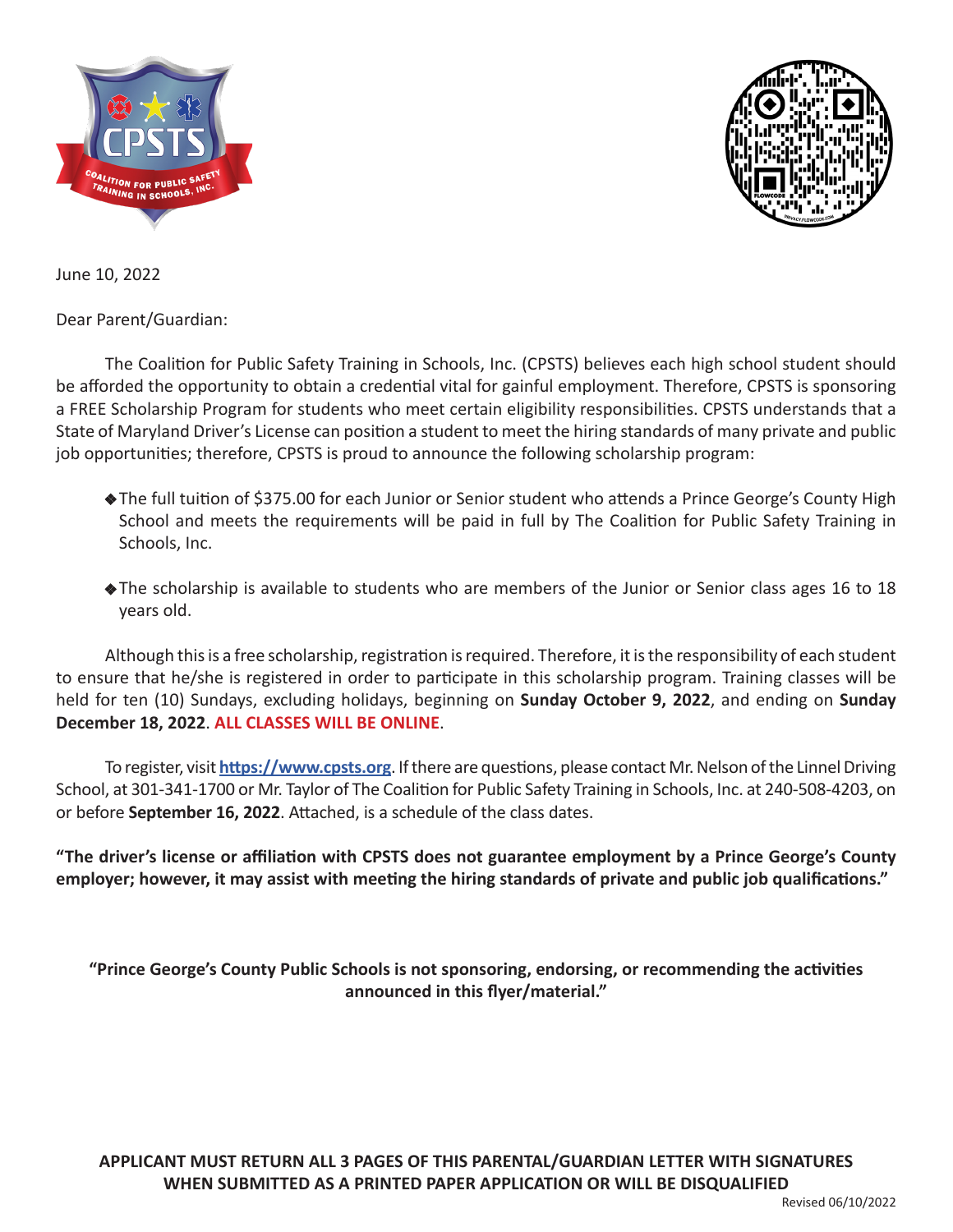## **SCHOLARSHIP PROGRAM POLICIES, PROCEDURES AND EXPECTATIONS**

The Coalition for Public Safety Training in Schools, Inc. (CPSTS) and Linnel Driving School (LDS) are proud to offer parents and students this driver education scholarship opportunity.

LDS teaches the State of Maryland Motor Vehicle Administration (MVA) standardized driver education curriculum. These policies, procedures and expectations are being communicated in an effort to add clarity to the scholarship program opportunity.

The MVA designed the standardized curriculum as a two-part course if the scholarship student just got his or her learner's permit. They did not design the program to be a two-week course or a speedy process. That is why the MVA has a 9-month waiting period before the student can get his or her license and a two-year expiration date on his or her learner's permit.

All scholarship recipients must visit LDS at 1811 Brightseat Road, Landover, Maryland 20785 to fill out MVA/ LINNEL/CPSTS registration documents prior to the start of the first day of class. Failure to do so will result in forfeiture of the student scholarship opportunity.

There are 10 daily units of content each consisting of 3 hours. Students are not supposed to miss the classroom units and should plan accordingly to the scheduled date that is communicated in advance of the program start date. The MVA requires that if a student misses a class, he or she will have the responsibility for recording which unit missed and the student must call LDS at (301) 341-1700 to see what day and what time the make-up class will be offered.

MVA says all nine units of classroom content MUST be taught before the student can take the written classroom final exam. Students MUST achieve a passing score of 80% or greater before being allowed to proceed to the second part of the in the car behind the wheel evaluations.

The scholarship expectation is that the student will pass the final exam the first time that it is taken. If the student fails the written final exam, it will be the parent's responsibility to pay LDS \$50.00 for the final exam retest administration fee. Students will be notified after the final exam if they have successfully passed or failed.

After the student passes the written final exam, he or she MUST wait 45 days before calling LDS at (301) 341- 1700 to indicate their availability to do the behind the wheel in car evaluations. This 45-day waiting period is mandatory and it is designed so that the scholarship recipients can do the 20/40/60-hour parent practice. It also allows LDS to preschedule the scholarship student into our paid customer pre-scheduled annual schedule. The behind the wheel evaluations are not scheduled back-to-back but instead prescheduled about every 3 to 4 weeks in between each lesson. This also allows the parents and students time to practice and meet the scholarship expectation of 20/40/60 parent practice hour requirements. Students have up to 1 year from the date of the passed written exam to schedule all behind the wheel in car evaluations.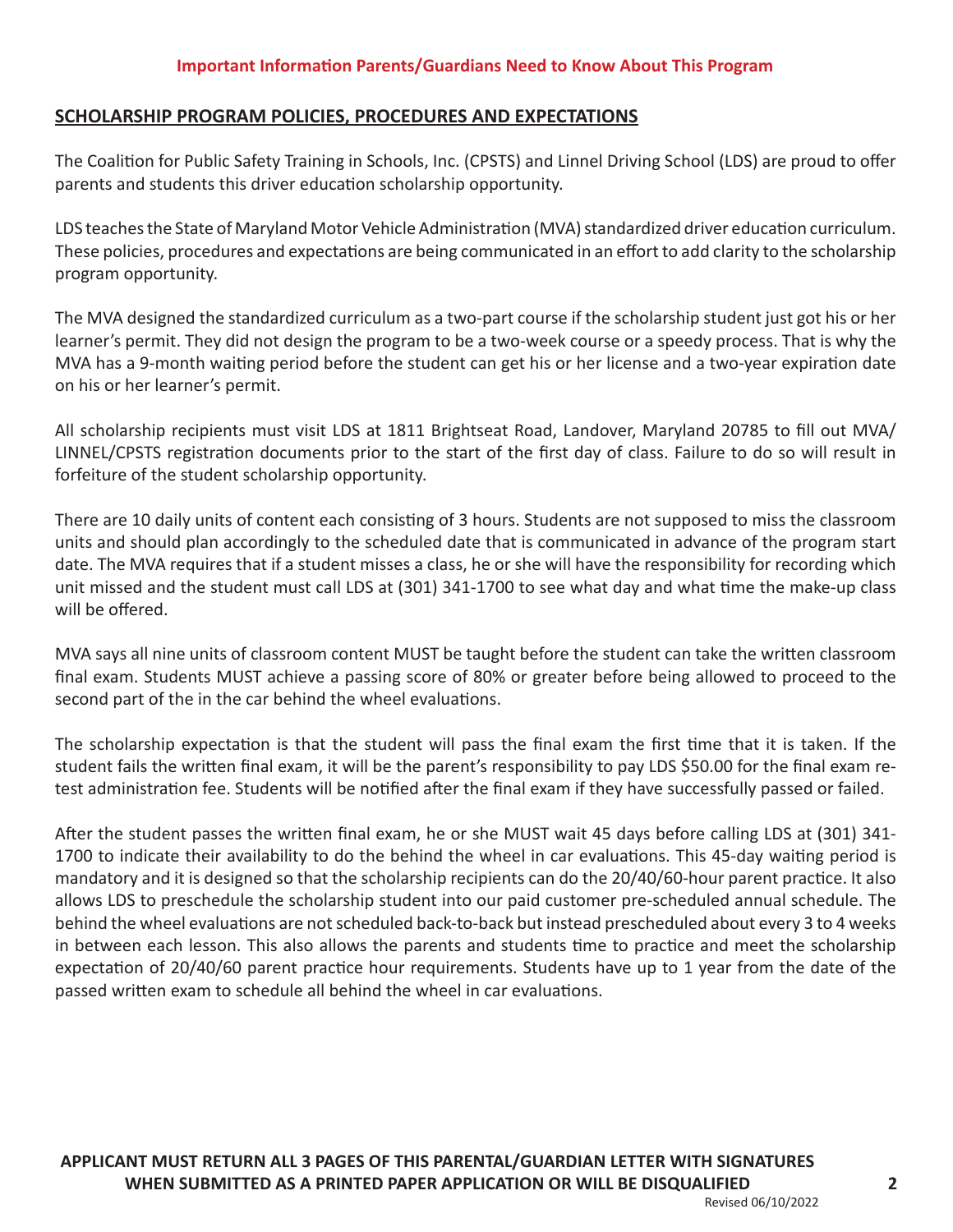All in car behind the wheel evaluations start and end at the driving school and all the evaluations are prescheduled and confirmed by the LDS administrator. If a student fails to show up for his or her appointment there will be a \$59.00 rescheduling fee. It will be the parent's responsibility to get the students to the evaluation on time and, if applicable, pay the missed appointment fee. We suggest students and parents set an alert on their phone to remind them about the prescheduled appointments as a precautionary measure to help avoid paying the missed appointment fee.

A parent or scholarship student may cancel any behind the wheel evaluation as long as they give LDS 24-hour advance notice and avoid the missed appointment fee. This 24-hour advanced cancellation notice will allow LDS to offer the appointment to another scholarship student and avoid the administrative cost of paying instructors to show up for missed student appointments.

MVA mandates that parents should not preschedule the MVA road test until 3 business days after his or her student passes the final in-car evaluation. This creates a bottleneck of appointments at the MVA and there is no guarantee that the scholarship student will pass the final evaluation. MVA mandates the students get an in-car evaluation score of at least 80 percent or better. Students will fail Driver Education if they achieve less than an 80 percent score or they do not meet the 20/40/60-hour parent practice hour requirement.

If the parent wants to speed up the three prescheduled behind the wheel evaluations, they can pay LDS \$200.00 and LDS will arrange instructor overtime hours and alter instructor schedules to customize this parent request. This service is not recommended by LDS, and it is outside of the scholarship program, and it will not be paid by CPSTS. It is only offered to accommodate a parent request for expedited service.

LDS and CPSTS hope this communication add clarity and defines the LDS/CPSTS/STUDENT/PARENT responsibilities. We sincerely believe this scholarship opportunity to be a partnership to help the students to move his or her life forward into the fast lane of success.

If you should have additional questions or concerns, feel free to call our office at (301) 341-1700.

I agree that the use of an electronic signature shall be of the same legal effect, validity, or enforceability as a manually executed signature.

## **PARENT PRINTED NAME**

**PARENT SIGNATURE Date**

**PRINT SUBMIT**

**Linnel Driving School**

1811 Brightseat Rd., Landover, MD 20785 • Office (301) 341-1700 • Fax (301) 341-1725 • linneldrivingschool.com

**APPLICANT MUST RETURN ALL 3 PAGES OF THIS PARENTAL/GUARDIAN LETTER WITH SIGNATURES WHEN SUBMITTED AS A PRINTED PAPER APPLICATION OR WILL BE DISQUALIFIED**

Revised 06/10/2022